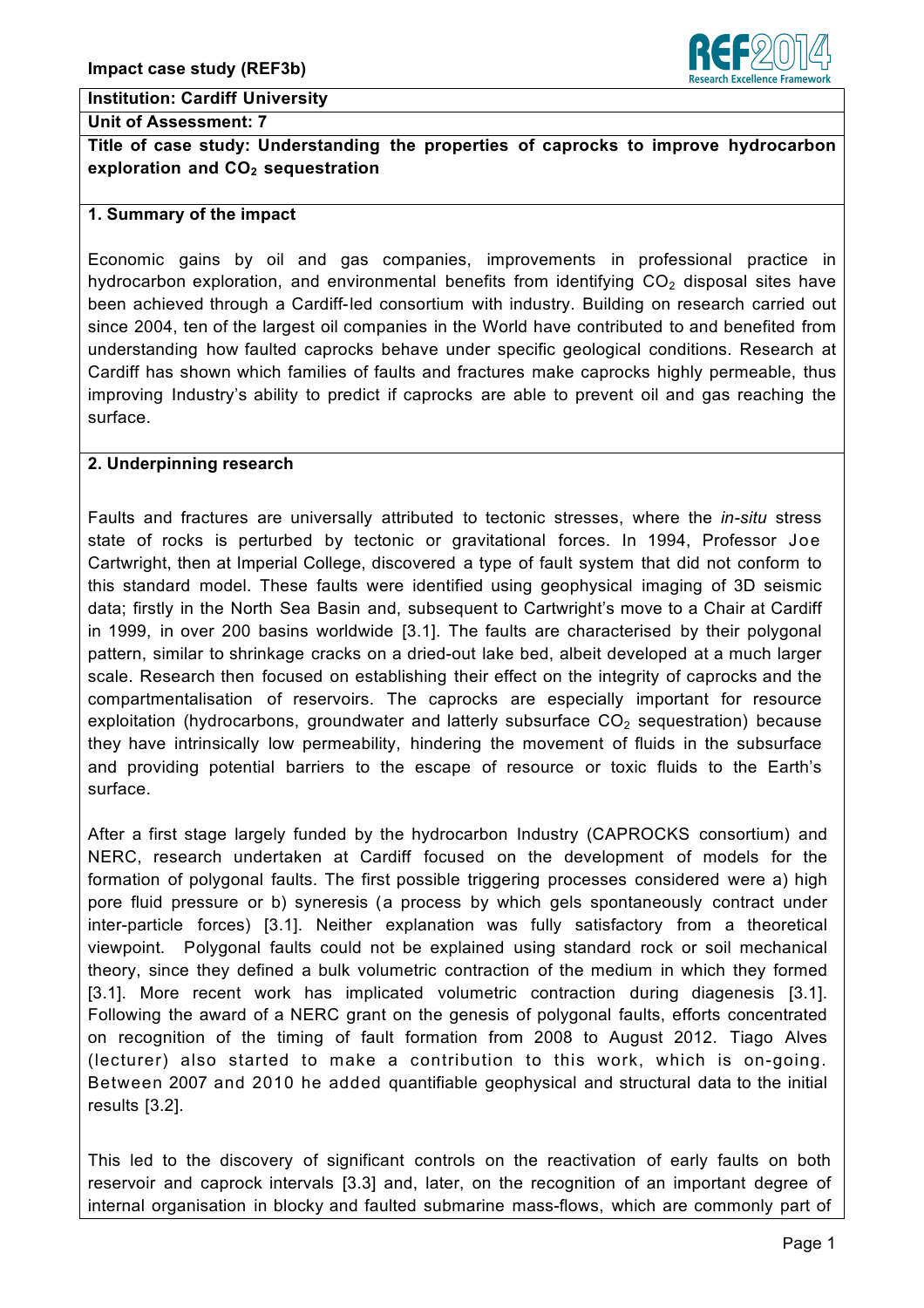

caprocks [3.4]. Cardiff's work has now demonstrated conclusively that faulted and blocky caprock intervals have important implications for the degree of connectivity between reservoir units, and to the seal competence of caprocks [3.5].

From this research, a novel approach to assessing seal quality has been developed by Alves and Cartwright in conjunction with Aplin (Newcastle) (http://research.ncl.ac.uk/caprocks/). Cartwright left Cardiff in 2012, but the work is being continued by Alves. The value of the research on seal quality was recognised by The Royal Society and the Wolfson Foundation, which invested £200K in a new laboratory for  $CO<sub>2</sub>$ sequestration in Cardiff in 2008. This research has also led to new NERC-funded studentships.

## **3. References to the research**

[1] **Cartwright, J.A.** 2011. Diagenetically induced shear failure of fine-grained sediments and the development of polygonal fault systems. *Marine and Petroleum Geology*, **28**, 1593–1610. http://dx.doi.org/10.1016/j.marpetgeo.2011.06.004

[2] **Alves, T.M., Cartwright, J.A.** & Davies, R.J. 2009. Faulting of salt-withdrawal basins during early halokinesis: Effects on the Paleogene Rio Doce Canyon system (Espirito Santo Basin, Brazil). *AAPG Bulletin*, **93**, 617–652. http://dx.doi.org/10.1306/02030908105

[3] **Alves, T.M.** 2012. Scale-relationships and geometry of normal faults reactivated during gravitational gliding of Albian rafts (Espírito Santo Basin, SE Brazil). *Earth and Planetary Science Letters*, **331–332**, 80–96. http://dx.doi.org/10.1016/j.epsl.2012.03.014

[4] **Alves, T.M.** 2010. 3D seismic examples of differential compaction in mass-transport deposits and their effect on post-failure strata. *Marine Geology*, **271**, 212–224. http://dx.doi.org/10.1016/j.margeo.2010.02.014

[5] **Alves**, **T.M.**, Kourtev, K., Moore, G.F., Strasser, M. 2013. Assessing the internal character, reservoir potential and seal competence of mass-transport deposits using seismic texture: a geophysical and petrophysical approach. *AAPG Bulletin*, in press, http://dx.doi.org/10.1016/j.margeo.2013.07.011

### **4. Details of the impact**

Cardiff University research into caprocks, building on the paradigm-changing work by Cartwright on polygonal fault systems and seal integrity (awarded the Wallace E Pratt Medal in 2009) and Alves's subsequent research, has had a direct impact on the global petroleum industry. This has led to:

• Economic gains, through a more effective approach to oil and gas exploration and extraction, building on more effective risk analysis

• Changes in professional practice in the petroleum industry, including a new approach to the risk analysis of caprock seal integrity

• Environmental benefits, through improved location of sub-surface gas accumulations, and identifying potential  $CO<sub>2</sub>$  sequestration sites.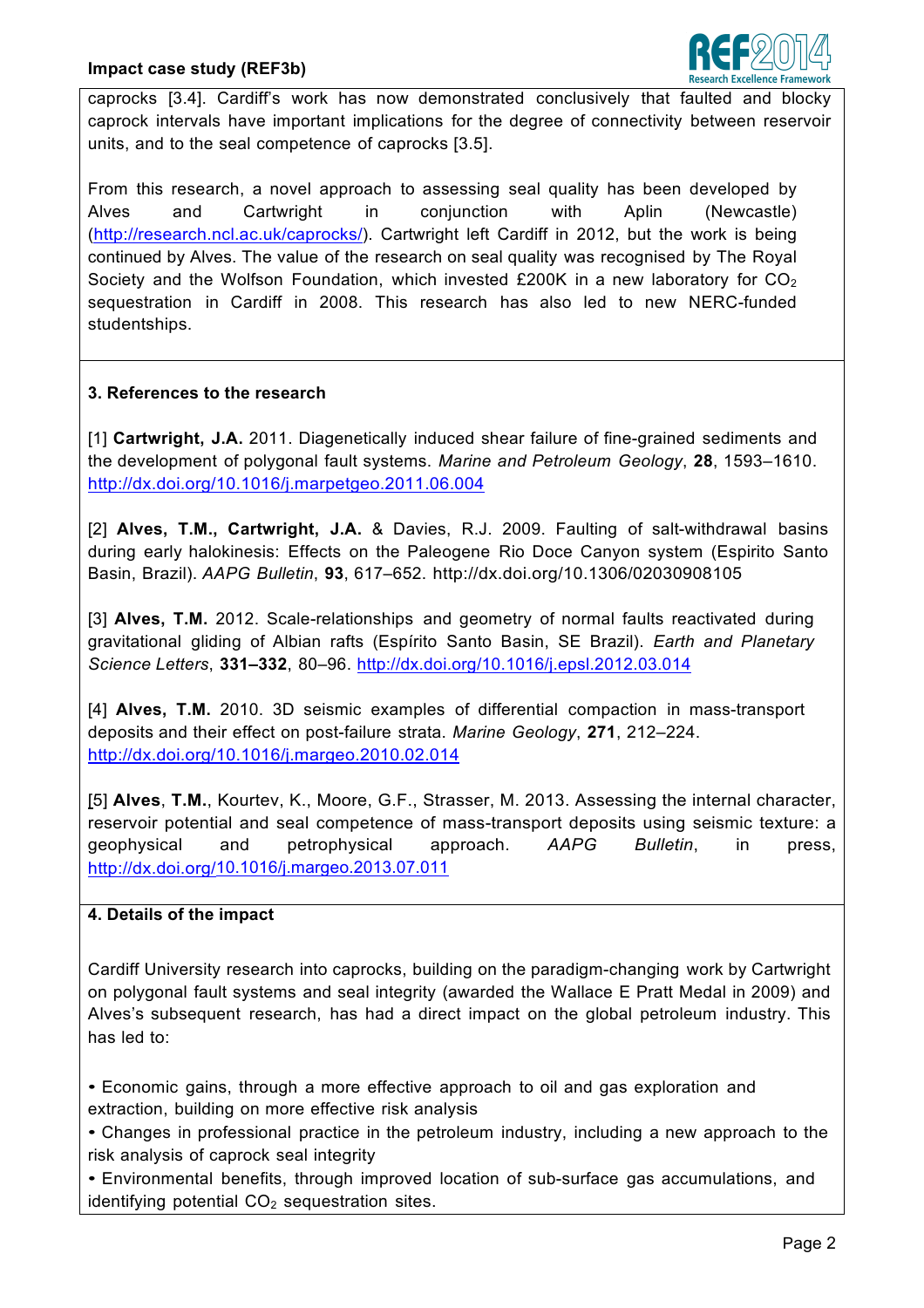

## **Economic impact**

Cardiff's work has been focused on the development of models for the formation of polygonal faults. Of key importance was establishing the effect that these faults would have on the integrity of caprocks and the compartmentalisation of reservoirs. Caprocks are especially important for resource exploitation (hydrocarbons, groundwater and subsurface  $CO<sub>2</sub>$ sequestration) because they have intrinsically low permeability, hindering the movement of fluids in the subsurface and providing potential barriers for the escape of resource or toxic fluids to the Earth's surface.

This work allowed Cardiff to capture new investment from major international hydrocarbon exploration companies. An example is the new Block 17/06 oil field in offshore Angola, the largest oil field in West Africa and one of the largest in the world to be affected by polygonal and associated fault families. In 2012 TOTAL, Sonangol P&P, Partex Oil and Gas, SSI Seventeen, Falcon Oil and ACR funded a new large Cardiff-led consortium to analyse the interaction between deeper fault families and the polygonal faults dissecting caprocks that develop within reservoirs in the Angola Block. In presenting a new model for the formation, evolution and sealing properties of polygonal and other types of faults, data produced by Cardiff is directly informing the development planning for this major resource, part of a project costed at in excess of \$10Bn.

The Block 17/06 project is working to minimise the geological uncertainties of key reservoir succession in offshore Angola. The study is looking at the role of fault systems in the migration of fluids between pre-salt, Albian rafts and Oligo-Miocene channels, in which some of the largest oil fields in Angola are located (such as CLOV, Girassol, Dalia, Rosa), and indicating the regions of larger connectivity between reservoir intervals. This involves investigating distinct structural architectures and styles of compartmentalization as these may cause significant variations in reservoir volumes, wettability and pressures that can have a profound impact on  $CO<sub>2</sub>$  production and underground injection. The project follows the methods extensively proven in the pioneer work in rafts from SE Brazil by Alves (2012) and provides the consortium with a *Connectivity Index* to assess exploration risks prior to drilling.

# **Professional practice**

The risk of seal failure is difficult to assess and is a significant concern for the hydrocarbon industry; it is responsible for many failed exploration boreholes, and accounts for billions of dollars annually. The research on polygonal faulting has shifted the risk assessment approach from a laboratory-scale investigation of the physical properties of samples of seals to a more holistic approach in which petrophysical data is used to calibrate three-dimensional seismic data. Through its geological analysis of seismic data to characterise seal integrity, Cardiff has been fundamental in this shift of emphasis within the industry.

The methodology established by Cardiff has been disseminated to industry through the CAPROCKS and Block 17/06 consortia. CAPROCKS was originally funded by ten major oil companies (including Shell, BP, ExxonMobil, Statoil, BG Group and Total). Block 17/06 is sponsored by five major oil companies. These companies apply the results produced by Cardiff to redesign workflows used to assess the quality of caprock seals, and develop new software and models of reservoir and seal units.